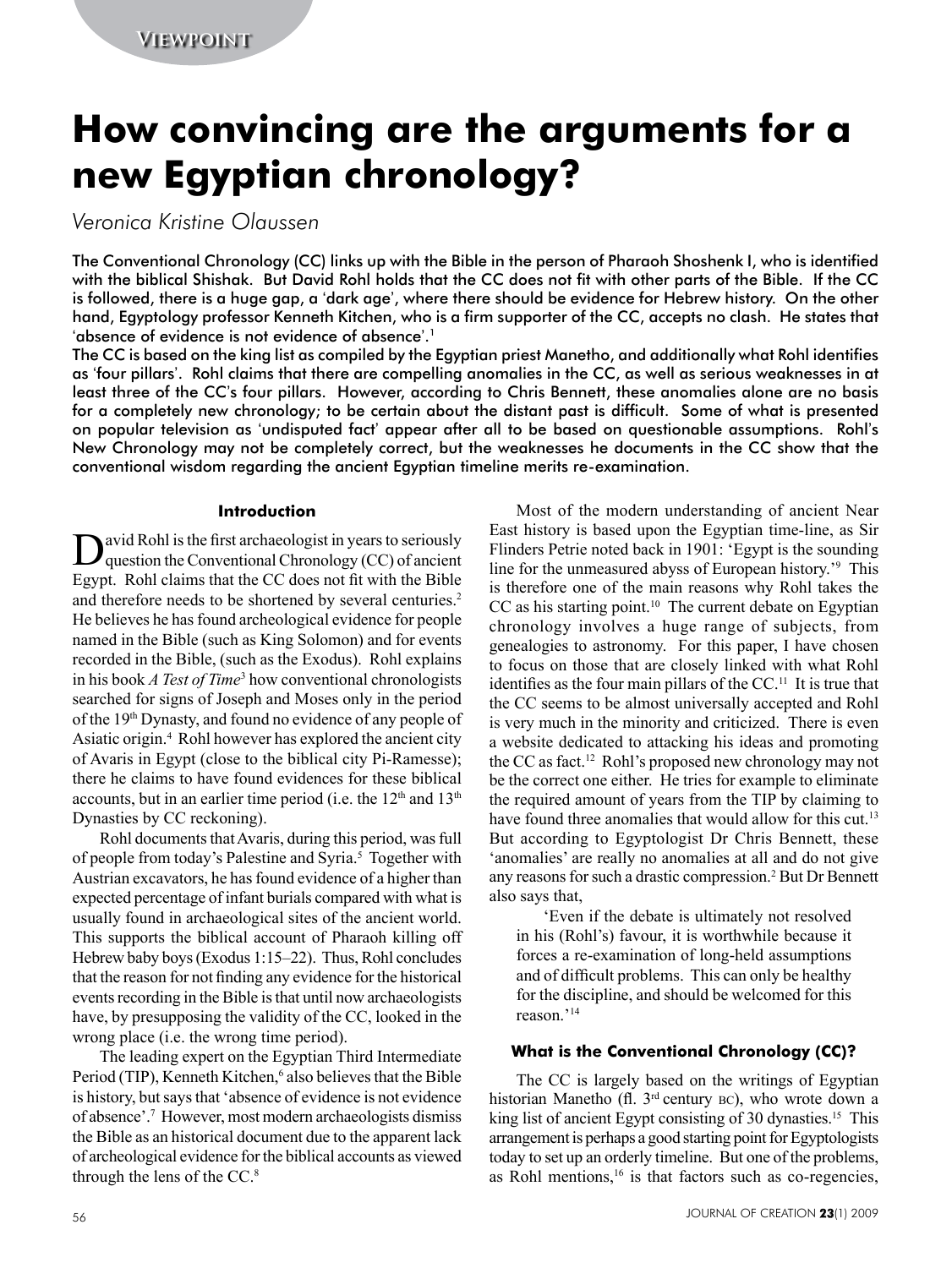parallel dynasties and interregna<sup>17</sup> need to be taken into account, which makes the job a lot more complicated. Damien F. Mackey, who wrote his MA thesis on the Sothic Theory, describes how these dynasties are badly in need of a cementing chronology (which was one of the reasons why the Sothic Theory was proposed<sup>18</sup>).<sup>19</sup> Further, Manetho's writings have never been found, which seems to weaken this pillar even more. All we have of Manetho's work are references in the writings of various early Christians such as Africanus, Eusebius and Syncellus.20

However, the CC is not based solely upon Manetho's king list. Rohl has identified what he calls 'four great pillars to the chronological edifice of Egypt'21:

- 1. The sacking of Thebes by the Assyrians in 664 bc in year 1 of Psamtek I
- 2. The 925 bc campaign into Palestine in year 20 of Shoshenk I (that is, Shishak, the biblical pharaoh who went up against Jerusalem (I Kings 14:25–26 & II Chronicles 12:2–9))
- 3. The accession of Ahmose in 1550 bc (based on the heliacal rising of Sothis in 1517 bc, year 9 of Amenhotep I)
- 4. The accession of Ramesses II in 1279 bc (based on the year 52, or 1228 bc lunar date).

According to Rohl, pillar 1 is beyond reproach as a secure date in history, so he does not dispute it.22 Rohl disputes pillars 2,3 and 4; we will discuss his case for each one. But first, let us examine in detail one of three anomalies Rohl documents<sup>3</sup> within the TIP, because he argues that these anomalies provide important support for a shortened Chronology that conforms to the biblical account.

#### **Rohl's anomalies**

Rohl believes he has found three anomalies within the TIP that, when corrected, would allow the CC to be shortened by what he believes to be the required number of years. The second and third anomalies are documented in Rohl's book and Bennett's article 'Temporal Fugues'.<sup>2</sup> The first anomaly, however, is as follows.

## *The Apis Bulls*

Buried bulls were found in the Serapeum<sup>23</sup> at Memphis.<sup>24</sup> The Apis bull had been worshiped in Egypt as a symbol of strength and fertility. There was only one Apis bull at a time and when one died, a replacement was chosen.<sup>25</sup> According to Bennett, it is well established that the average lifetime of an Apis bull was 18 years.<sup>26</sup> In spite of this, only 23 Apis bulls have been found for the period between the first Apis bull of Ramses II and that of Psamtek I (606 years in CC).<sup>26</sup> Thus at least 10 bulls are missing and Dr Bennett points out there are no signs of any bulls for the 21<sup>st</sup> dynasty or for the early reigns of the 22nd. Rohl concludes:

'The archaeological evidence derived from the Lesser Vaults of the Serapeum suggests that the length of the Third Intermediate Period may have been artificially over-extended by historians.<sup>'27</sup>

According to Kitchen, these bulls may well turn up or it could well be that some of them had been destroyed by flooding.<sup>28</sup> However, Bennett points out that there is no apparent sign of any activity at all in the Serapeum during the 21st and 22nd dynasties—which, he believes, requires explanation—and Kitchen is wrong to simply brush it aside.<sup>26</sup> However, Bennett also says there may be evidence for such activity among the  $1,200$  stelae<sup>29</sup> discovered in the Serapeum; unfortunately, nearly 400 of these stelae were destroyed by floods in the Bulaq museum in Cairo during the last century.<sup>26</sup> Egyptologist Dr David Aston suggests that the missing Apis bull burials may even have been moved to a new set of chambers elsewhere.<sup>30</sup> However, as Rohl argues, it would be strange if the Egyptians came back over a century after the initial burials and started re-burying the Apis bulls in the Lesser Vaults right next to where they left off so many years earlier. Not only is there no evidence for the presumed move: as Rohl puts it, the move would be 'totally illogical'.31 Rohl explains this further in a personal email as follows:

'It would be like arguing that Atlanteans built the Great Pyramid because, although we have no evidence for it, it might still have happened. That is the fundamental weakness in the mantra "absence of evidence is not evidence of absence" (in other

words "anything goes"). The fact is that absence of evidence is evidence of absence. It is not proof—but it is evidence.'31

According to Bennett, Rohl's arguments for a new Egyptian chronology are not convincing if they are based upon this anomaly $32$ (Bennett makes the same assertion about the second and third anomalies put forth by Rohl). Kitchen and others likewise claim that what Rohl sees as anomalies, are not sufficient support for contracting the CC by a couple of centuries. However



Apis was a popular Egytpian bull-deity, a protector of the deceased. The Apis bull was also considered a manifestation of the Pharaoh, symbolizing the king's courageous heart, great strength, virility and fighting spirit.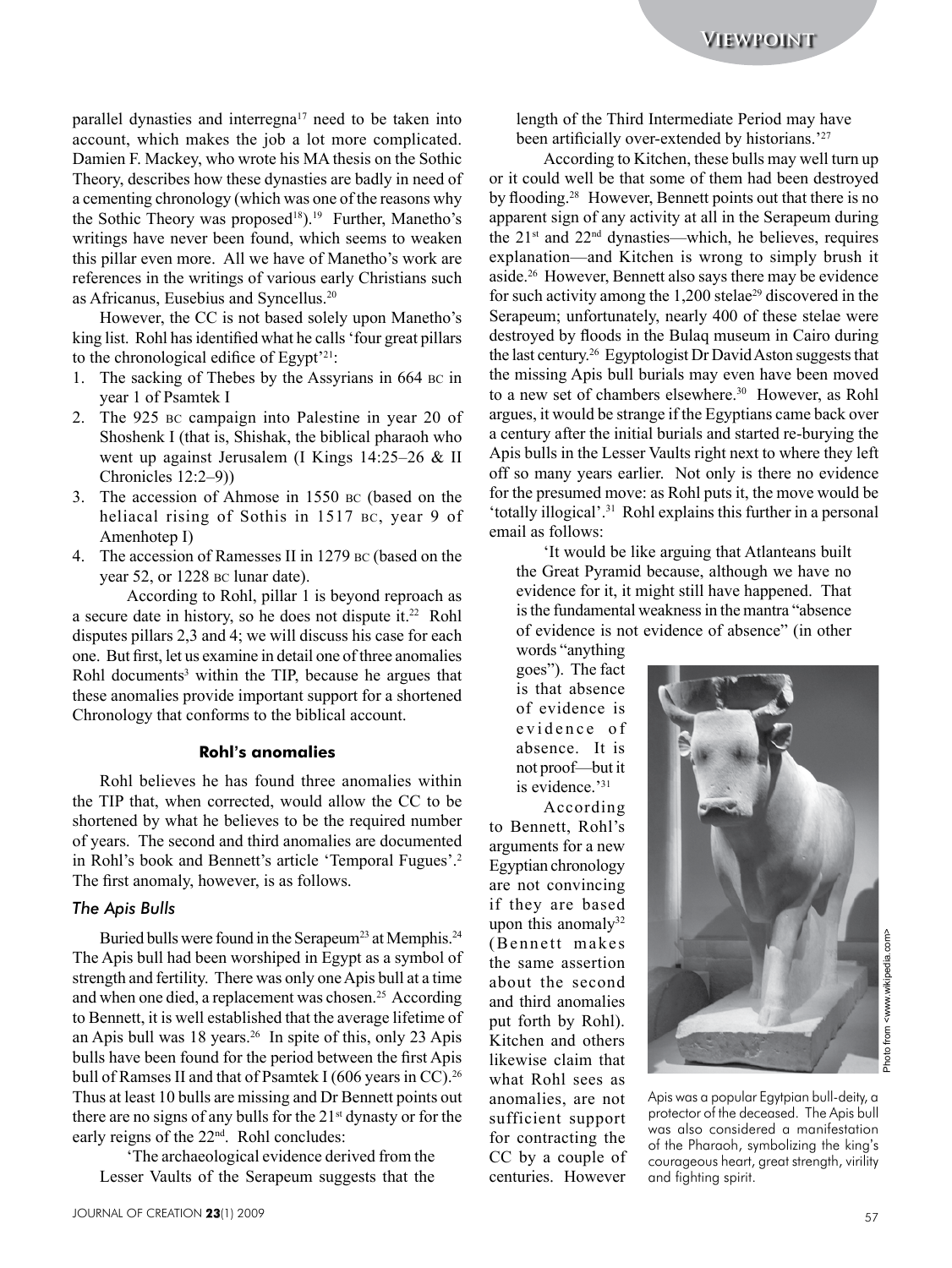it must be noted that the question of the validity of the CC timeline is an ongoing debate.

Rohl is aware of the 1,200 stelae that Bennett writes about which are from the Late Period and Ptolemaic Period, and makes it clear that these have nothing to do with the Lesser Vaults (19th Dynasty to early  $26<sup>th</sup>$  Dynasty).<sup>31</sup> He claims that all the stelae from the Lesser Vaults are published in the *Louvre Catalogue*, except those found by Mohamed Ibrahim.<sup>33</sup> Rohl went to see these stelae for himself and claims that neither these nor the stelae published in the *Louvre Catalogue* can be dated to the 21<sup>st</sup> or early 22<sup>nd</sup> Dynasties.31 Therefore Rohl concludes that this is still an anomaly and one worth about two centuries.

Even if what Bennett and Kitchen say about Rohl's anomalies is correct, Rohl has more than the three anomalies to support his shortened chronology. He goes further in his attack on the CC and digs down to the very foundation of what he believes the CC is really based upon. He calls this foundation 'the four pillars'. As mentioned previously, the first pillar is not in dispute. But if Rohl is able to knock down the three other pillars, the CC will no longer stand because the first pillar (the sacking of Thebes in the year 664 BC) is not significant to Rohl's revision of the CC and Rohl will therefore have paved the way for a completely new chronology. Rohl believes that a new chronology should be constructed based upon facts relating to two important timeline anchors: Shishak and the Sothic Star Theory.<sup>34</sup>

#### **Shishak and the Sothic Star Theory**

Rohl argues<sup>35</sup> that the primary bases for the CC are two pillars: the link between the Egyptian Pharaoh Shoshenk I and the biblical Shishak, and the Sothic Star Theory. Rohl questions the validity of both.

## *The Shoshenk I – Shishak link*

There have been numerous attempts to link biblical and Epyptian history.<sup>36</sup> Unfortunately, some pharaohs in the Bible are not mentioned by name but simply referred to as 'Pharaoh'; or, if a name is given, the name may be a Hebrew version. Pharaoh Shishak is an example of the latter:

'In the fifth year of King Rehoboam, Shishak king of Egypt attacked Jerusalem. He carried off the treasures of the temple of the LORD and the treasures of the royal palace. He took everything, including all the gold shields Solomon had made' (Kings 14:25–26 (NIV)).

'With twelve hundred chariots and sixty thousand horsemen and the innumerable troops of Libyans, Sukkites and Cushites that came with him from Egypt, he captured the fortified cities of Judah and came as far as Jerusalem' (2 Chronicles 12:3–4 (NIV)).

The question is: Which Egyptian pharaoh are the Hebrews referring to when they mention Pharaoh Shishak?

Until now, Shishak has conventionally been identified with Pharaoh Shoshenk I primarily because of linguistic similarities<sup>37</sup> Also, the dates for Shishak's reign as calculated from the biblical chronology are in harmony with the CC dates suggested for Shoshenk I by counting down regnal years for the Egyptian pharaohs.<sup>37</sup> Rohl believes that the CC should be lowered by several centuries to fit with his observations; to be able to do that he has taken a closer look at the link between Shishak and Shoshenk I.

A text of Shoshenk I's Triumphal Relief has been found which, according to Champollion<sup>38</sup>, seems to include the words 'Kingdom of Judah'.<sup>37</sup> The actual hieroglyphic signs of this so-called Number 29 were Y-w-d-h-m-`-l-k (note similarity to Hebrew Yehwdim=Jew, melek=king).39 However, beginning with Heinrich Brugsch,<sup>39</sup> this was re-examined and many of the names before and after No. 29 were identified as belonging to Israel as well as Judah; therefore, it would not make sense for the words 'Kingdom of Judah' to be placed in the middle of its cities as if the Kingdom of Judah also was an Israelite city. In 1888, Wilhelm Max Müller was the first to claim that the letters should rather be read as Yadha(m)melek meaning 'Monument (or stela) of the King'.<sup>40</sup> Bimson also points out that the city of Jerusalem is not to be found in this triumphal list of Shoshenk I either.<sup>39</sup> This is very significant, because according to the Bible, Shishak not only attacked Jerusalem but plundered it as well. In dealing with this problem, Kitchen suggests that as long as the city was not captured, it would not be included in the list: 'the city was not stormed or captured and other Judean controlled places do appear in it'.<sup>28</sup> Müller and T. Nicol<sup>39</sup> argue that Shoshenk's list includes not only cities captured in battle, but also any which paid tribute or in some other way were considered subject to him; the Bible records that Jerusalem certainly did submit and pay tribute (2 Chronicles 12:1–9). Moreover, according to Bennett, there seems to be no archaeological evidence in support of the link between Shoshenk and Shishak.41

In order to fit his New Chronology, Rohl identifies Shishak as Ramesses II.<sup>42</sup> One of the reasons for this is that in Ramesses II's name-list of the Moabite Campaign,<sup>41</sup> the word Shalim is mentioned, which some would identify as Jerusalem.<sup>42</sup> He also says that the short name of Ramesses II, Sese, (a hypocoristicon, $43$ ), fits well with the original Hebrew text for the name Shishak.<sup>44</sup> Kitchen, however, argues that the apparent Shalim in Ramesses II's name-list may have nothing to do with Jerusalem: its context in the list is too far north.<sup>28</sup> Kitchen also claims that 's' is always reproduced as 's', never 'sh'; and, 'sh' never becomes an 's' when converting between Egyptian and biblical Hebrew.<sup>45</sup> On the other hand, Rohl gives examples of when 's' is actually reproduced as 'sh':31

- Egyptian Mose = Hebrew Moshe
- Egyptian Askelana = Hebrew Ashkelon<sup>46</sup>
- $Sysa = Shysha$  (the hypocoristicon of Ramesses  $II^{31}$ )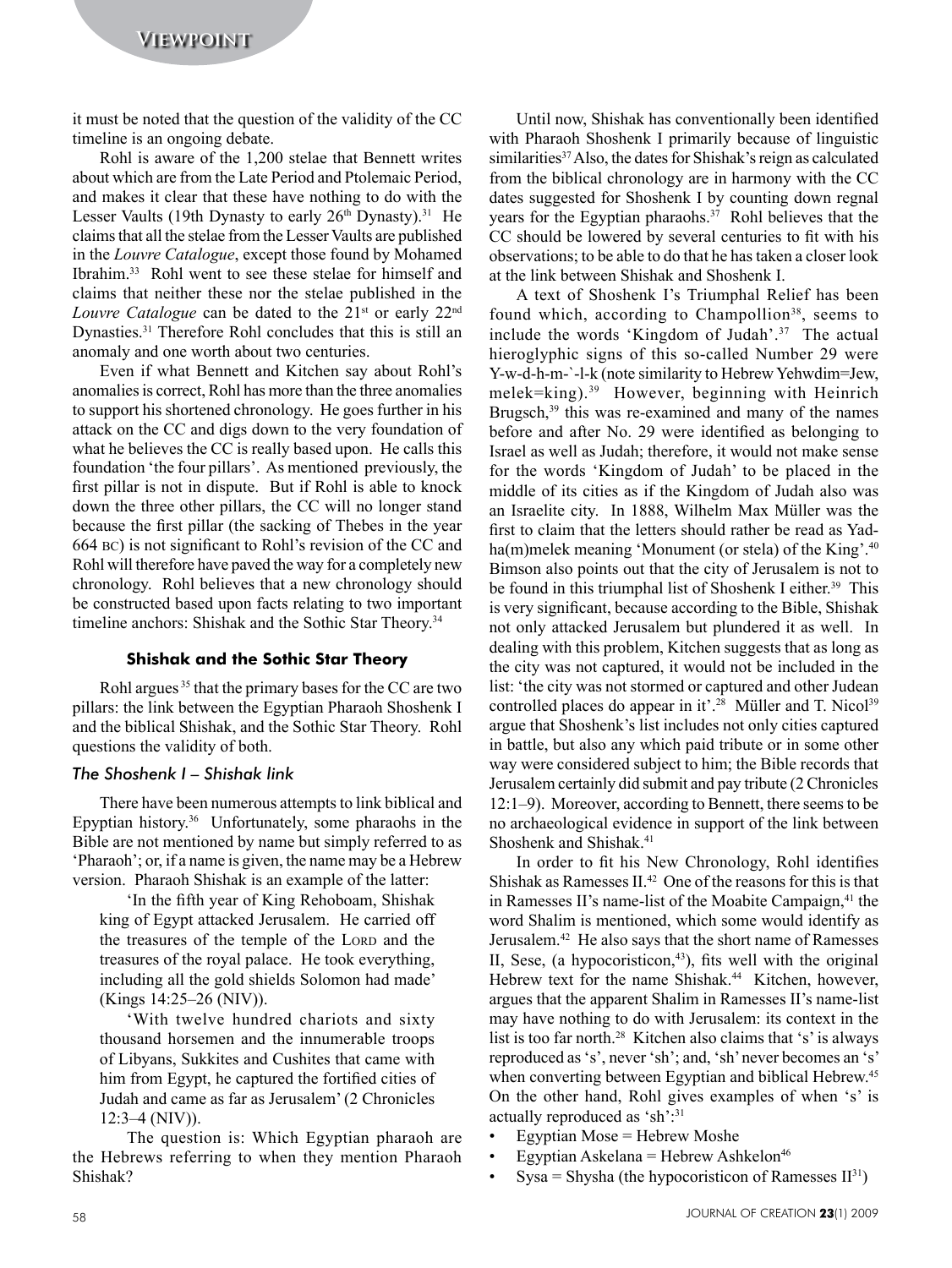It is important to note that similarities between names among different languages are not at all conclusive. Also, the same person or place can have dissimilar names in different languages. E.g. today Sverige and Deutschland are known in English as Sweden and Germany. The important approach is to adopt a chronology that identifies all the Pharaohs of the Bible. Ashton and Down have proposed revised identification of the Pharaohs who were reigned contemporaneously with Abraham, Joseph, Moses and Rehoboam; in particular, they identify Shishak with one of the greatest Pharoahs, Thutmosis III of the 18<sup>th</sup> Dynasty.<sup>47</sup>

Bennett does not offer any alternatives himself but says that none of the pharaohs proposed is a perfect match for the biblical Shishak.<sup>48</sup> However, I believe the most important point Rohl is making is that the Shoshenk–Shishak pillar fails to support the CC on the basis of the archeologic and linguistic problems.

#### *The Sothic Star Theory49*

In response to Rohl's challenge to the Sothic Star Theory and its supposed link to the Egyptian calendar, Kitchen wrote:

'… as we know that the calendar was *correct* [sic] in the second century AD, and in the 13th century bc (and before that at about 2700 bc), there

can be little doubt that Year 1 of Mereneptah in this little text fell in the 13th century bc … [emphasis added]'<sup>28</sup>

From this we can see that Kitchen is taking this astronomical dating system for granted. But Mackey's work shows that Kitchen was only making an assumption. Mackey actually mentions at least nine others who argue against taking the Sothic Star Theory as fact,  $50$ which would leave the CC hanging from a very thin thread. So, what is this Sothic Star Theory?

Nobody really knows exactly what the ancient Egyptian calendar was like, although there are various ā documents indicating that the ancient Egyptians used the Dog Star Sirius<sup>51</sup> to find out when their harvest should begin. One such document reads as follows:

Photo from <www.wikipedia.com>

'You should know that the going forth of Sopdet will happen on the fourth month of Peret, day 16.'52

The heliacal rising of Sothis<sup>53</sup> only happened once every year.<sup>54</sup> The Nile would then start flooding as it usually did every year and when the

Tutmosis III: the 6<sup>th</sup> Pharaoh of the 18<sup>th</sup> Dynasty, who created the largest empire Egypt ever saw, conquered from Niy in north Syria to the fourth waterfall of the Nile in Nubia. After this, he built over 50 temples, and his reign saw unique architectural developments. Could he have been the biblical Shishak?

waters finally drained away again it was time for planting.<sup>55</sup> But according to Mackey, the Egyptians probably had more than just one calendar<sup>56</sup> and at least at some stage during the Old Kingdom they had a calendar consisting of 365 days.<sup>57</sup> If, for example, the rising of Sothis happened on the Egyptian New Year the first time the calendar was introduced, there would be a noticeable problem after four years; that is, the calendar would be short by one day. The helical rising would then be on the second day of the Egyptian calendar, and after eight years it would be three days out of rhythm and so on. Evidently after 1,460 years  $(0.25 \times 1,460 = 365)$  the rising of Sothis would once more be on the same day and at the same observational site as when they first introduced this calendar.<sup>49</sup> This was later in the Classical era known as the 'Great Year'.<sup>58</sup> It may be that the Egyptians used this period of 1,460 years as a kind of long-term calendar.<sup>49</sup> Hence, assuming that was the case, it could perhaps be possible to develop a mathematical system for this based upon ancient Egyptian astronomical documents. This is exactly what Eduard Meyer of the Berlin School of Egyptology did in 1904; today Meyer's work is known as the Sothic Theory.49

Meyer did not only rely upon old Egyptian papyri. Classical texts such as those written by Theon, an Alexandrian astronomer (late 4th century AD), and the Roman

> author, Censorinus  $(3<sup>rd</sup>$  century  $AD)$ , were also used to find what Meyer called the first 'definite' date of the Sothic rising.49 According to Meyer's interpretation of the Sothic data provided by Censorinus, there had been a coincidence between the helical rising of Sirius and the Egyptian New Year in the year AD 140.59 One weakness in Censorinus' testimony is that Censorinus had not actually witnessed this himself.<sup>60</sup> Also, Censorinus had not even connected the 1,460 year period with Sirius.49 Despite these problems, Meyer took this date as the starting point for his Sothic series and simply by subtracting 1,460 years each time he ended up with the 'definite' anchoring points of: 140 ad; 1320 bc; 2780 bc and 4240 bc. 49 Then from this, the regnal years of the different pharaohs were added by looking at papyri like the one mentioned above.

> However, dating the Sothic Rising is more complicated than this because the observation site is a critical factor. The Sothic rising can be seen at different times when standing at different observational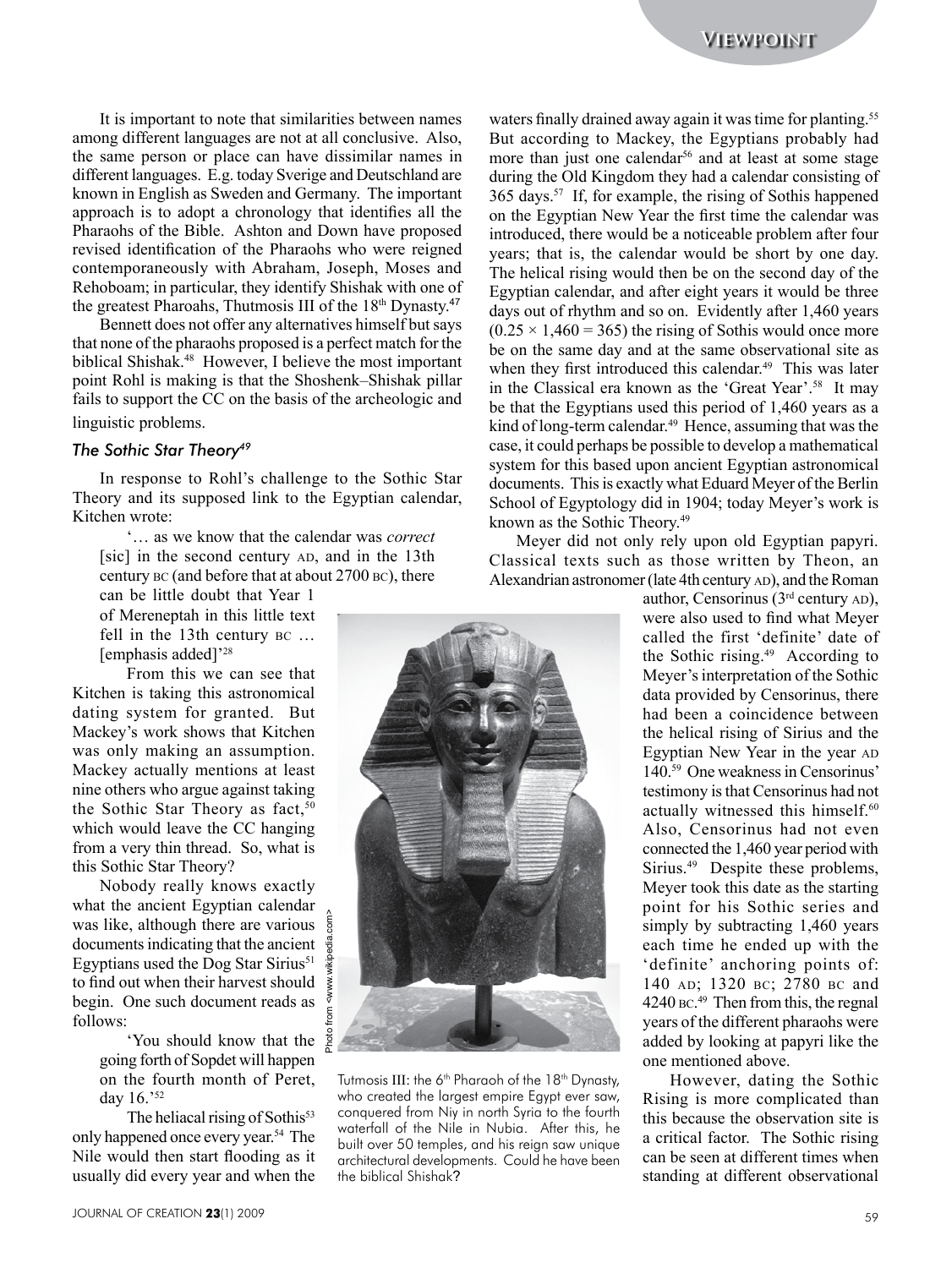points. Mackey explains that because of this there are difficulties in interpreting the so-called Ebers Papyrus.<sup>49</sup> In it, he explains, there is yet another reference to Sothis in the  $9<sup>th</sup>$  year of an unnamed king who has been identified<sup>19</sup> as pharaoh Amenhotep I. This time the observational site is assumed to have been Thebes (although some scholars argue that it may have been Memphis or Heliopolis, which would alter the dates by about 20 years).<sup>61</sup>

Many of the documents used to connect the Sothic series to various pharaohs have been difficult to read<sup>49</sup>, and different interpretations of them can be made. For instance, Theon states that 'Since Menophres and till the end of the era of Augustus, or the beginning of the era of Diocletian, there were 1605 years.<sup>'62</sup> The question arises: was 'Menophres' a 'someone' or a 'something'? Rowton argues that 'Menophres' refers to a city.<sup>63</sup> On the other hand, some argue that Menophres could refer to Ramses I, whose throne name was Menpehtire, although according to Mackey this is not a perfect linguistic match.<sup>49</sup> According to Rohl:

'There is only one king whose name matches the Greek version exactly—Menneferre of the late Second Intermediate Period. This would date that era to 1320 bc and not 1700 bc as in the CC. Menpehtyre (the prenomen/throne name of Ramesses I) is no match at all.'

Either way, the connection does not seem to be a stronghold for the CC.

Some documents do not even include the name of a pharaoh, but simply mention a Sothic rising. Mackey explains how the Sothic date of 2780 bc is connected with the seventh year of Sesostris III because of a reference made in the Illahûn Papyrus.<sup>49</sup> However, he goes on to explain how the Illahûn Papyrus does not give the name of the pharaoh, so identifying him as Sesostris III is based purely upon epigraphical<sup>64</sup> grounds. Mackey also says that this particular rising is assumed to be at Itj-Taway, the capital of the Twelfth Dynasty; this location would be different from the site that Censorinus was assumed. Thus this second Sothic date looks shaky because of what P. O'Mara has stated as 'numerous technical complexities'.<sup>65</sup>

In fact most scholars now agree that the earliest date of 4240 bc should be abandoned in favour of the current date of 3100 bc, 49 which shows the general uncertainty about the Sothic Theory.

It is also interesting to read Rose<sup>66</sup> quoting Sir Alan Gardiner, who had the following to say about one of the later 'sure dates':

'To abandon 1786 bc as the year when Dyn XII ended would be to cast adrift from our only firm anchor, a course that would have serious consequences for the history, not of Egypt alone, but of the entire Middle East (JNES 94-4-237).'

Further, Censorinus' 'Great Year' appears to contradict that of Theon who claims that this 'Great Year' happened in  $26 \text{ BC}^{67}$  rather than in the year AD 140.<sup>49</sup> Mackey also points out that if a heliacal rising of Sirius happened in the period when the most celebrated Egyptian astronomer of the time, Claudius Ptolemy, was writing, why should Ptolemy fail to mention it in his writings?<sup>49</sup>

According to Egyptologist Jéquier,<sup>68</sup> 'The Sothic periods, far from simplifying the chronological calculations for us, have no other effect than to introduce a new element of uncertainty and perhaps a new opportunity for error.'

By pinpointing the weaknesses of the CC, Rohl believes he has found the key to harmonize our understanding of the Egyptian chronology with the biblical account.

#### **Conclusion**

Since Rohl's publication, questions have been raised, such as whether Rohl's New Chronology accommodates what is known of contemporary peoples of the Middle East, such as the Philistines. This is worth investigating, and John Bimson has already published a good article exploring this topic.<sup>69</sup>

Although David Rohl's New Chronology may not be correct, it encourages a much needed re-examination the Conventional Chronology, which suffers from serious problems regarding dates earlier than the 7th century bc. David Rohl is still very much in the minority, but thanks to him the debate continues.

#### **References**

- 1. Rohl, David, 'Absence of Evidence is not Evidence of Absence—David Rohl questions Kenneth Kitchen's methodology', JACF (Journal of the Ancient Chronology Forum), vol. 8, p. 47, can be found at  $\leq$ www. newchronology.org/>, accessed 3 January 2009.
- 2. Bennett, C., *Temporal Fugues*, 1996 <members.aol.com/Ian%20Wade/ Waste/Bennett1.html>, accessed 20 August 2007.
- 3. Rohl, D., *A Test of Time*, Century, London, pp. 13–14, 1995.
- 4. See also review by John Osgood, *Journal of Creation* **11**(1): 33–35, 1997.
- 5. Rohl, ref. 3, pp. 269–273.
- 6. Rohl, ref. 3, pp. 12–13.
- 7. Rohl, D., Absence of evidence is not evidence of absence, *Journal of Ancient Chronology Forum* (*JACF*) **8**:47–49, 1999; p. 47.
- 8. Rohl, ref. 3, p.7.
- 9. Petrie, W.; cited by P. James in *Centuries of Darkness*, p. 20; cited by Damien F Mackey in his summary of his MA Thesis: *General Chronologico-Historical Problems and Proposed Solutions*. See also MA Thesis section on the Sothic Star <www.specialtyinterests.net/sothic star.html>.
- 10. Rohl, ref. 3, p. xiv (Foreword by Professor Robert Steven Bianchi, New York).
- 11. Rohl, ref. 3, pp. 133–153.
- 12. Waste of Time Home Page, <members.aol.com/Ian%20Wade/Waste/ Index.html>, accessed: 20 August 2007.
- 13. Rohl, ref. 3, pp. 13–14.
- 14. Bennett, ref. 2, p. 2.
- 15. Rohl, ref. 3, p.16.
- 16. Rohl, ref. 3, p.11.
- 17. When the succession is interrupted and no king sits on the throne (Rohl, ref. 3, p.11).